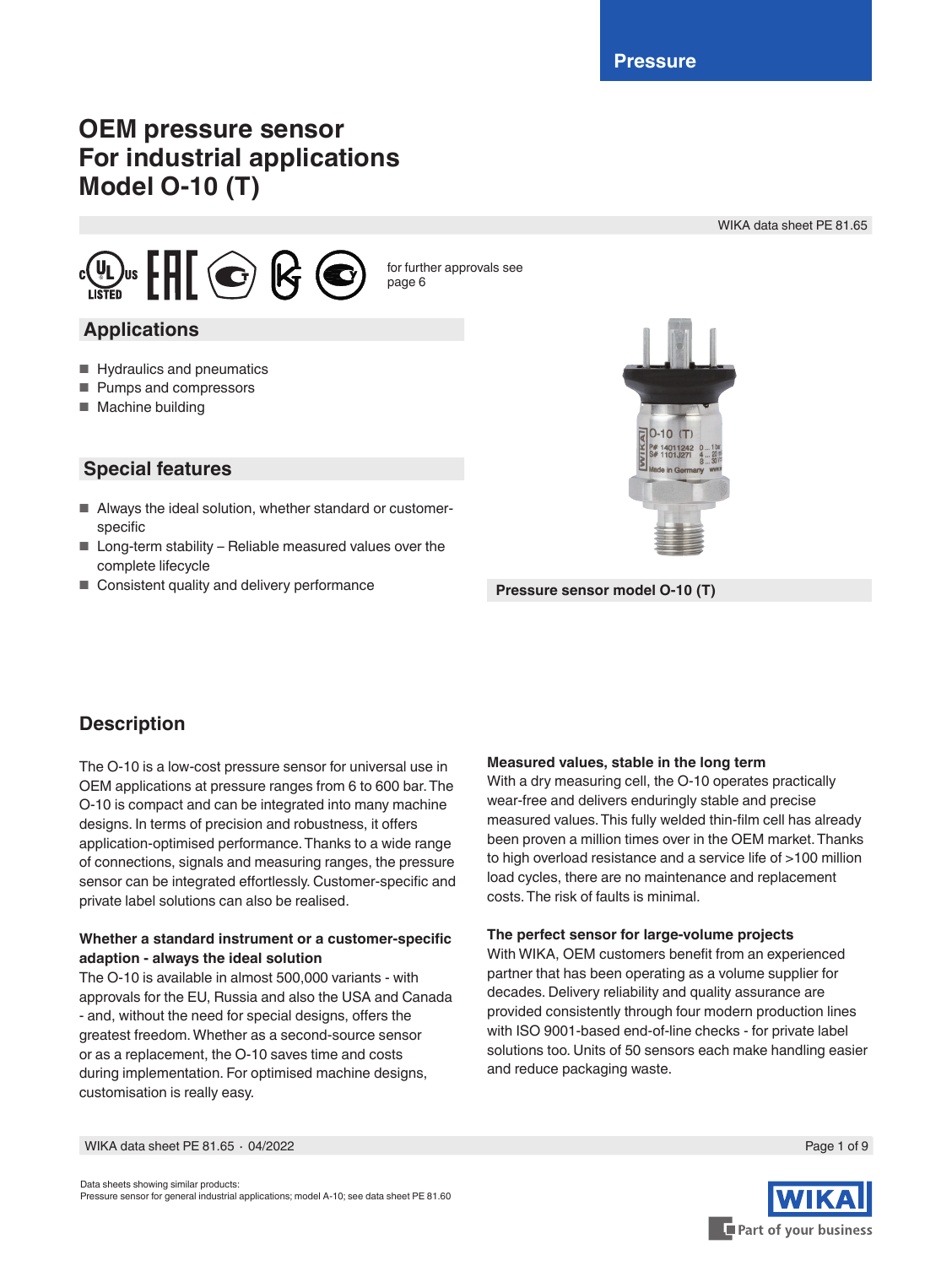### **Specifications**

| <b>Accuracy specifications</b>             |                                                         |  |  |  |
|--------------------------------------------|---------------------------------------------------------|--|--|--|
| Non-linearity per BFSL per IEC 61298-2     | $\leq \pm 0.5$ % of span <sup>1)</sup>                  |  |  |  |
| Accuracy                                   | $\rightarrow$ See "Max. measured error per IEC 61298-2" |  |  |  |
| Max. measured error per IEC 61298-2        | $\leq \pm 1.2$ % of span <sup>2)</sup>                  |  |  |  |
| Zero point error                           | $\leq \pm 0.5$ % of span                                |  |  |  |
| Temperature error at 0  80 °C [32  176 °F] | $\leq \pm 1.5$ % of span                                |  |  |  |
| Long-term stability per DIN 16086          | $\leq \pm 0.3$ % of span/year                           |  |  |  |
| <b>Reference conditions</b>                | Per IEC 61298-1                                         |  |  |  |

1) A different non-linearity applies to some measuring ranges, see "Measuring ranges".

2) A different measuring deviation applies to some measuring ranges, see "Measuring ranges".

#### **Measuring ranges, gauge pressure**

| bar               |      |
|-------------------|------|
| $06^{1/2}$        | 0100 |
| $0 \dots 10^{12}$ | 0160 |
| 016               | 0250 |
| 025               | 0400 |
| 040               | 0600 |
| 060               |      |

1) Measuring deviation ≤ ±0.7 % of span

2) Non-linearity ≤ ±0.6 % of span BFSL

#### **psi**

| <u>PST</u>          |        |
|---------------------|--------|
| $0 \dots 100^{1/2}$ | 01,000 |
| 0160                | 01,500 |
| 0200                | 02,000 |
| 0250                | 03,000 |
| 0300                | 04,000 |
| 0400                | 05,000 |
| 0500                | 06,000 |
| 0600                | 07,500 |
| 0750                | 08,000 |
| 0800                |        |

1) Measuring deviation ≤ ±0.7 % of span

2) Non-linearity ≤ ±0.6 % of span BFSL

The given measuring ranges are also available in kg/cm2, kPa and MPa. Other measuring ranges on request.

| <b>Further details on: Measuring range</b> |                                                                                                                                                                   |  |  |  |
|--------------------------------------------|-------------------------------------------------------------------------------------------------------------------------------------------------------------------|--|--|--|
| Overpressure limit                         | The overpressure limit refers to the measuring range. Depending on the selected process connection and<br>sealing, restrictions in overpressure limit can result. |  |  |  |
|                                            | 2-fold                                                                                                                                                            |  |  |  |
| Vacuum resistance                          | Yes                                                                                                                                                               |  |  |  |

3-fold overpressure limit on request

### **Vacuum and +/- measuring range**

| bar                   |            |
|-----------------------|------------|
| $-1$ +5 <sup>1)</sup> | $-1$ $+24$ |
| $-1$ +9 <sup>1)</sup> | $-1$ $+39$ |
| $-1+15$               | $-1$ $+59$ |

1) Non-linearity ≤ ±0.6 % of span BFSL

| <b>psi</b>                      |                      |
|---------------------------------|----------------------|
| $-30$ in Hg  +100 <sup>1)</sup> | $-30$ inHg $+300$    |
| $-30$ in Hg $ + 160$            | $-30$ in Hg $ + 500$ |
| $-30$ in Hg $+200$              |                      |

1) Non-linearity ≤ ±0.6 % of span BFSL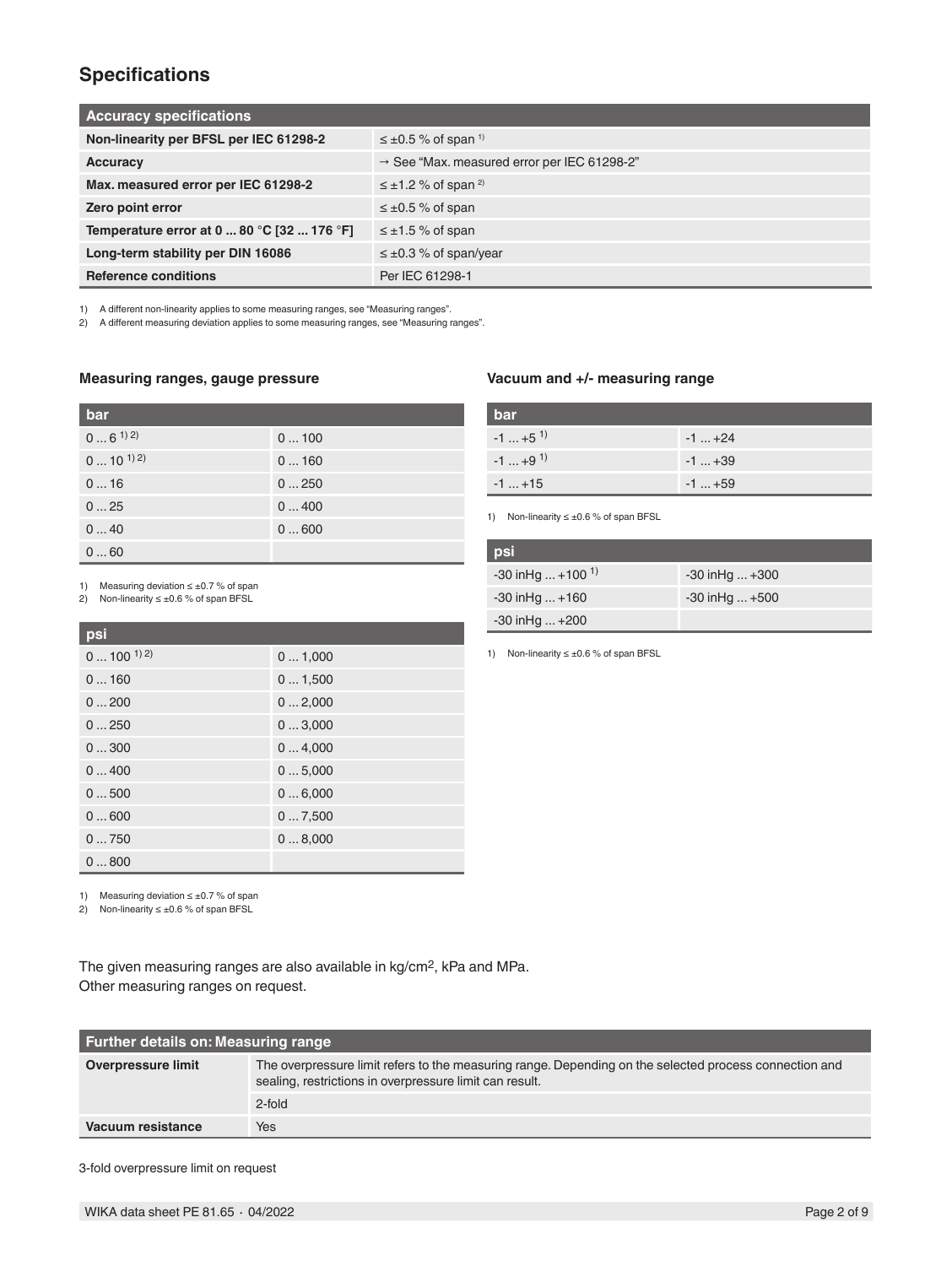| <b>Process connection</b>                         |                             |                             |                           |                                                |  |
|---------------------------------------------------|-----------------------------|-----------------------------|---------------------------|------------------------------------------------|--|
| <b>Standard</b>                                   | <b>Thread size</b>          | <b>Max. measuring range</b> | <b>Overpressure limit</b> | <b>Sealing</b>                                 |  |
| <b>EN 837</b>                                     | $G\frac{1}{8}B$             | 400 bar [5,800 psi]         | 572 bar [8,290 psi]       | $\overline{\phantom{a}}$                       |  |
|                                                   | $G\mathrel{\vee} A B$       | 600 bar [8,700 psi]         | 1,200 bar [17,400 psi]    |                                                |  |
|                                                   | G 1/4 female thread         | 600 bar [8,700 psi]         | 1,200 bar [17,400 psi]    |                                                |  |
|                                                   | $G \frac{3}{8} B$           | 600 bar [8,700 psi]         | 1,200 bar [17,400 psi]    |                                                |  |
| <b>DIN EN ISO 1179-2</b><br>(formerly DIN 3852-E) | $G\frac{1}{4}A$             | 600 bar [8,700 psi]         | 858 bar [12,440 psi]      | $\blacksquare$ NBR <sup>1)</sup><br>FPM/FKM 2) |  |
| <b>DIN EN ISO 9974-2</b><br>(formerly DIN 3852-E) | $M14 \times 1.5$            | 600 bar [8,700 psi]         | 858 bar [12,440 psi]      |                                                |  |
| <b>ANSI/ASME B1.20.1</b>                          | $\frac{1}{8}$ NPT           | 400 bar [5,800 psi]         | 572 bar [8,290 psi]       | $\overline{\phantom{a}}$                       |  |
|                                                   | $1/4$ NPT                   | 600 bar [8,700 psi]         | 1,200 bar [17,400 psi]    |                                                |  |
|                                                   | 1/4 NPT female thread       | 600 bar [8,700 psi]         | 1,200 bar [17,400 psi]    |                                                |  |
| <b>SAE J514 E</b>                                 | 7/16-20 UNF-2A, O-ring BOSS | 600 bar [8,700 psi]         | 858 bar [12,440 psi]      | FPM/FKM 2)                                     |  |
|                                                   | 9/16-18 UNF-2A, O-ring BOSS | 600 bar [8,700 psi]         | 858 bar [12,440 psi]      |                                                |  |

1) Minimum permissible medium and ambient temperature range -30 °C [-22 °F]

2) Minimum permissible medium and ambient temperature range -15 °C [5 °F]

Details must be tested separately in the respective application. The values depend on the temperature, the seals used, the selected torque, the type and the material of the mating thread and the prevailing operating conditions.

| <b>Further details on: Process connection</b> |                                                                                                                                                                                              |  |  |  |
|-----------------------------------------------|----------------------------------------------------------------------------------------------------------------------------------------------------------------------------------------------|--|--|--|
| Max. measuring range                          | $\rightarrow$ See above                                                                                                                                                                      |  |  |  |
| <b>Overpressure limit</b>                     | $\rightarrow$ See above                                                                                                                                                                      |  |  |  |
| <b>Sealing</b>                                | $\rightarrow$ See above                                                                                                                                                                      |  |  |  |
| Pressure port diameter                        | $3.5 \text{ mm}$                                                                                                                                                                             |  |  |  |
|                                               | For thread sizes G 1/4 A, 1/4 NPT and 7/16-20 UNF-2A, O-ring BOSS, following pressure port diameters on<br>request:<br>$\blacksquare$ 6 mm<br>$\blacksquare$ 0.6 mm<br>$\blacksquare$ 0.3 mm |  |  |  |

| <b>Output signal</b> |                                                                                                      |
|----------------------|------------------------------------------------------------------------------------------------------|
| <b>Signal type</b>   |                                                                                                      |
| Current (2-wire)     | $420$ mA                                                                                             |
| Voltage (3-wire)     | $\blacksquare$ DC 0.5  4.5 V<br>$\blacksquare$ DC 0  5 V<br>$\blacksquare$ DC 1  5 V<br>■ DC 0  10 V |
| Ratiometric (3-wire) | DC 0.5  4.5 V                                                                                        |
| Load in $\Omega$     |                                                                                                      |
| Current (2-wire)     | $\leq$ (supply voltage - 8 V) / 0.02 A                                                               |
| Voltage (3-wire)     | > maximum output signal / 1 mA                                                                       |
| Ratiometric (3-wire) | $>$ 4.5 k $\Omega$                                                                                   |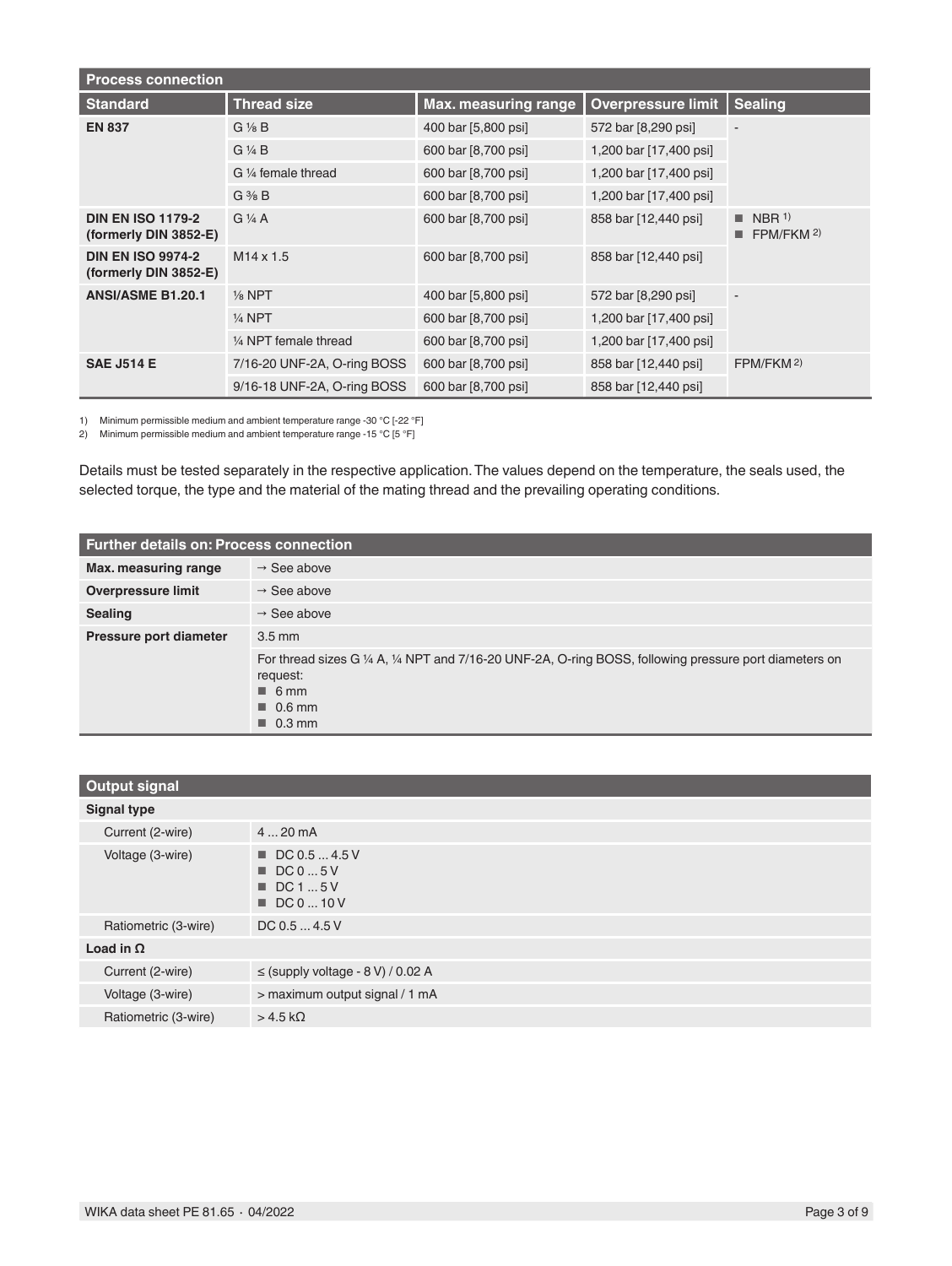| <b>Output signal</b>             |                                              |                                                                                    |
|----------------------------------|----------------------------------------------|------------------------------------------------------------------------------------|
| Voltage supply <sup>1)</sup>     |                                              |                                                                                    |
| Supply voltage                   | Output signal 4  20 mA                       | DC 8  30 V                                                                         |
|                                  | Output signal DC 0.5  4.5 V                  | DC 8  30 V                                                                         |
|                                  | Output signal DC 0  5 V                      | DC 8  30 V                                                                         |
|                                  | Output signal DC 1  5 V                      | DC 8  30 V                                                                         |
|                                  | Output signal DC 0  10 V                     | DC 14  30 V                                                                        |
|                                  | Output signal DC 0.5  4.5 V<br>(ratiometric) | $DC 5 V \pm 10 \%$                                                                 |
| Current supply                   | Current (2-wire)                             | Corresponds to the value of the output signal current (4  20 mA),<br>maximum 25 mA |
|                                  | Voltage (3-wire)                             | 5 <sub>m</sub> A                                                                   |
| Overvoltage protection           | DC 36 V                                      |                                                                                    |
| <b>Dynamic behaviour</b>         |                                              |                                                                                    |
| Settling time per<br>IEC 61298-2 | $< 2$ ms                                     |                                                                                    |

1) The power supply for the pressure sensor must be made via an energy-limited electric circuit in accordance with section 9.4 of UL/EN/IEC 61010-1 or an LPS to UL/EN/IEC 60950-1 or<br>class 2 in accordance with UL1310/UL1585

Other output signals on request.

| <b>Electrical connection</b>                           |                  |                          |                          |                                                                         |                       |
|--------------------------------------------------------|------------------|--------------------------|--------------------------|-------------------------------------------------------------------------|-----------------------|
| <b>Connection type</b>                                 | IP code $1$ )    | Wire cross-<br>section   | <b>Cable diameter</b>    | <b>Cable</b><br>lengths                                                 | <b>Cable material</b> |
| Angular connector DIN 175301-803 A                     | <b>IP65</b>      | $\overline{\phantom{a}}$ | $\overline{\phantom{a}}$ | $\blacksquare$                                                          | $\sim$                |
| Angular connector DIN 175301-803 C                     | <b>IP65</b>      | $\overline{\phantom{a}}$ | $\overline{\phantom{a}}$ | $\overline{\phantom{a}}$                                                | $\sim$                |
| Circular connector M12 x 1 (4-pin)                     | IP <sub>67</sub> | $\overline{\phantom{a}}$ | ٠                        |                                                                         |                       |
| Delphi connector Metri-Pack series 150<br>$(3-pin)$ 2) | IP <sub>67</sub> |                          | ÷                        | $\overline{a}$                                                          | ٠                     |
| <b>Cable outlet</b>                                    |                  |                          |                          |                                                                         |                       |
| Unshielded 3)                                          | <b>IP67</b>      | $0.14 \text{ mm}^2$      | $3.4 \text{ mm}$         | $\blacksquare$ 0.5 m<br>1 m<br>$\blacksquare$ 2 m<br>$\blacksquare$ 5 m | <b>PVC</b>            |
| Shielded                                               | <b>IP67</b>      | $0.14 \text{ mm}^2$      | $4.3 \text{ mm}$         | $\blacksquare$ 0.5 m<br>1m<br>$\blacksquare$ 2 m<br>$\blacksquare$ 5 m  | <b>PVC</b>            |

1) The stated IP codes (per IEC 60529) only apply when plugged in using mating connectors that have the appropriate IP code.

2) Only possible from measuring range 0 ... 60 bar

3) To max. 80 °C [176 °F] permissible

Mating connectors are not included in the delivery, but they are available as accessories. Other electrical connections on request.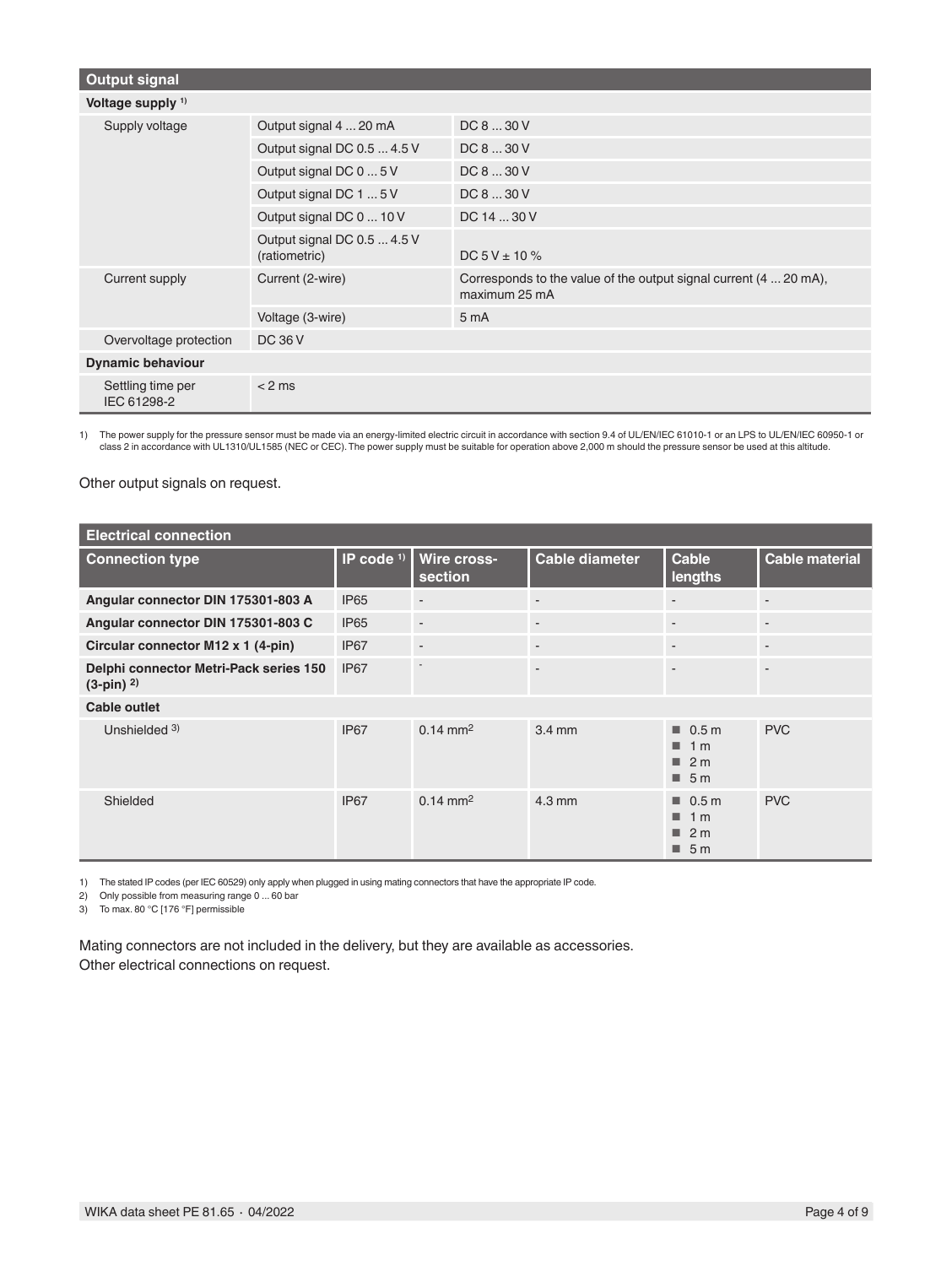#### **Pin assignment**

| Angular connector DIN 175301-803 A                                    |      |               |   |  |  |
|-----------------------------------------------------------------------|------|---------------|---|--|--|
| 2-wire<br>3-wire                                                      |      |               |   |  |  |
| ౚ<br>$\left\lceil \left( \cdot \right) \right\rceil$<br>$\frac{1}{2}$ |      |               |   |  |  |
|                                                                       | 0V   | $\mathcal{P}$ | 2 |  |  |
|                                                                       | $S+$ |               | 3 |  |  |

| Angular connector DIN 175301-803 C |                 |               |   |  |  |
|------------------------------------|-----------------|---------------|---|--|--|
| 2-wire<br>3-wire                   |                 |               |   |  |  |
| 30 O I<br>$\overline{z}$           | J <sub>B.</sub> |               |   |  |  |
|                                    | 0V              | $\mathcal{P}$ | 2 |  |  |
|                                    | $S+$            |               | 3 |  |  |

| <b>Circular connector M12 x 1</b> |                |        |        |  |  |
|-----------------------------------|----------------|--------|--------|--|--|
|                                   |                | 2-wire | 3-wire |  |  |
|                                   | U <sub>B</sub> |        |        |  |  |
|                                   | 0V             | 3      | З      |  |  |
|                                   | $S_{+}$        |        |        |  |  |

| Delphi connector Metri-Pack series 150 (3-pin) |        |        |   |  |  |
|------------------------------------------------|--------|--------|---|--|--|
|                                                | 2-wire | 3-wire |   |  |  |
|                                                |        | B      | B |  |  |
| 음                                              | 0V     | A      | A |  |  |
|                                                | $S+$   |        | C |  |  |

| Cable outlet, unshielded |             |                          | Cable outlet, shielded |  |     |                 |            |            |
|--------------------------|-------------|--------------------------|------------------------|--|-----|-----------------|------------|------------|
|                          |             | 2-wire                   | 3-wire                 |  |     |                 | l 2-wire   | l 3-wire   |
|                          | $U_{\rm R}$ | Brown (BN)               | Brown (BN)             |  |     | $U_{\rm a}$     | Brown (BN) | Brown (BN) |
|                          | 0V          | Green (GN)               | Green (GN)             |  | ▆▆▅ | $\overline{0V}$ | Blue (BU)  | Blue (BU)  |
|                          | $S+$        | $\overline{\phantom{a}}$ | White (WH)             |  |     | $S+$            |            | Black (BK) |

Version with connected shield on request

#### **Legend**

 $U_B$  Positive power supply terminal<br>OV Negative power supply termina

Negative power supply terminal

S+ Positive output terminal

| <b>Further details on: Electrical connection</b> |                         |  |  |  |
|--------------------------------------------------|-------------------------|--|--|--|
| <b>Connection type</b>                           | $\rightarrow$ See above |  |  |  |
| Wire cross-section                               | $\rightarrow$ See above |  |  |  |
| Cable diameter                                   | $\rightarrow$ See above |  |  |  |
| Cable length                                     | $\rightarrow$ See above |  |  |  |
| Pin assignment                                   | $\rightarrow$ See below |  |  |  |
| Ingress protection (IP code)<br>per IEC 60529    | $\rightarrow$ See above |  |  |  |
| <b>Short-circuit resistance</b>                  | $S + vs. 0V$            |  |  |  |
| Reverse polarity protection                      | $U_{\rm o}$ vs. 0V      |  |  |  |
| <b>Insulation voltage</b>                        | <b>DC 750 V</b>         |  |  |  |

| <b>Material</b>                            |                                                           |
|--------------------------------------------|-----------------------------------------------------------|
| Material (wetted)                          | Stainless steel 316L and 13-8 PH                          |
|                                            | $\rightarrow$ Sealing materials, see "Process connection" |
|                                            | Oil- and grease-free versions on request                  |
| Material (in contact with the environment) | Stainless steel 316L and PBT GF 30                        |
|                                            | $\rightarrow$ Cable material, see "Electrical connection" |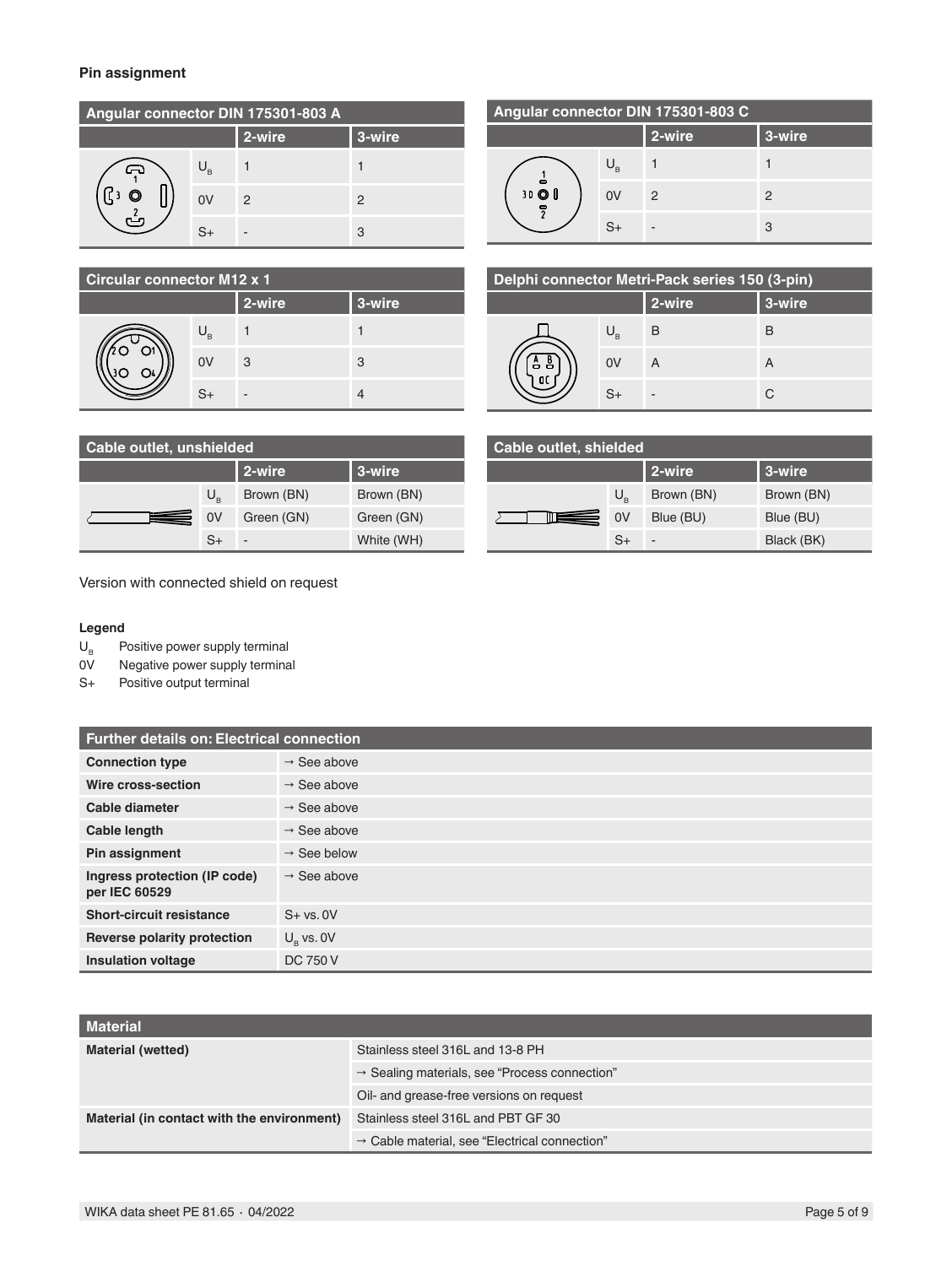| <b>Operating conditions</b>            |                               |
|----------------------------------------|-------------------------------|
| <b>Medium temperature limit</b>        | $-30+100 °C$ $-22+212 °F$     |
| Ambient temperature limit              | $-30+100 °C[-22+212 °F]$      |
| Storage temperature limit              | $-30+100 °C$ $-22+212 °F$     |
| Vibration resistance per IEC 60068-2-6 | 20 g (20  2,000 Hz, 120 min)  |
| Shock resistance per IEC 60068-2-27    | 40 g (6 ms), mechanical shock |
| Free fall per EN 60068-2-31            | 1 <sub>m</sub>                |
| Service life                           | 10 million load cycles        |

Other temperature ranges on request.

| Packaging and instrument labelling |                                                                                            |  |  |
|------------------------------------|--------------------------------------------------------------------------------------------|--|--|
| Packaging                          | Multiple packaging (up to 50 pieces possible)                                              |  |  |
| Instrument labelling               | $\blacksquare$ WIKA product label, lasered<br>■ Customer-specific product label on request |  |  |

### <span id="page-5-0"></span>**Approvals**

### **Approvals included in delivery**

| Logo    | <b>Description</b>                                                                                 | <b>Country</b>    |
|---------|----------------------------------------------------------------------------------------------------|-------------------|
| $C \in$ | <b>EU declaration of conformity</b>                                                                | European Union    |
|         | <b>EMC</b> directive<br>EN 61326 emission (group 1, class B) and immunity (industrial application) |                   |
|         | Pressure equipment directive                                                                       |                   |
|         | <b>RoHS</b> directive                                                                              |                   |
| EAI     | <b>EAC</b>                                                                                         | Eurasian Economic |
|         | <b>EMC</b> directive                                                                               | Community         |

### **Optional approvals**

| Logo                     | <b>Description</b>                                         | <b>Country</b>        |
|--------------------------|------------------------------------------------------------|-----------------------|
| $c(\psi_L)_v$<br>LISTED  | <b>UL</b><br>Safety (e.g. electr. safety, overpressure, )  | <b>USA and Canada</b> |
| $\left( \bullet \right)$ | <b>GOST</b><br>Metrology, measurement technology           | Russia                |
| ၆                        | <b>KazinMetr</b><br>Metrology, measurement technology      | Kazakhstan            |
|                          | <b>MTSCHS</b><br>Permission for commissioning              | Kazakhstan            |
| $\bigcirc$               | <b>BelGIM</b><br>Metrology, measurement technology         | <b>Belarus</b>        |
| $\left( \bullet \right)$ | <b>UkrSEPRO</b><br>Metrology, measurement technology       | Ukraine               |
|                          | <b>CRN</b><br>Safety (e.g. electr. safety, overpressure, ) | Canada                |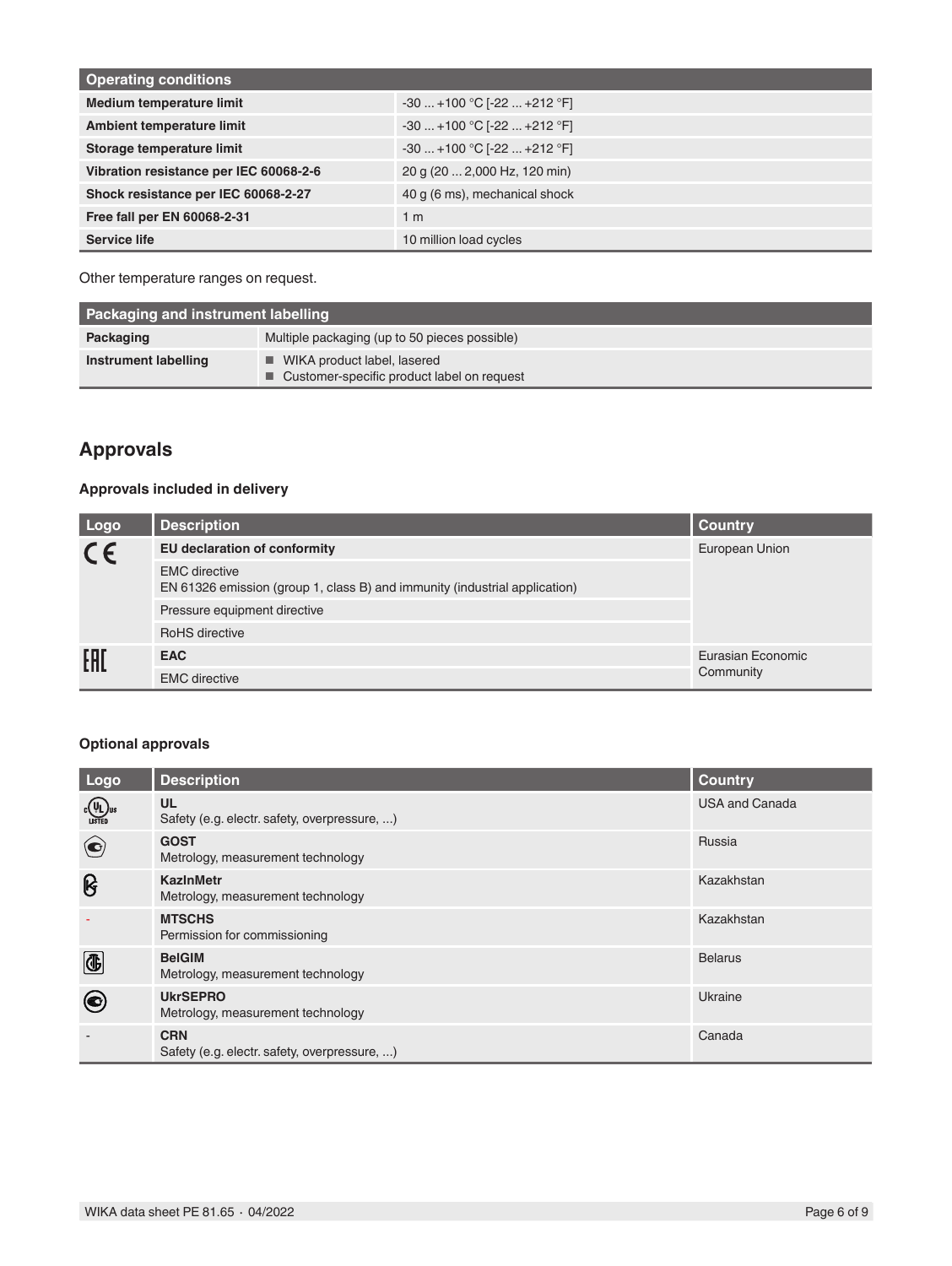### **Manufacturer's information and certificates**

| Logo | <b>Description</b>          |
|------|-----------------------------|
|      | $MTTF$ : $100$ years        |
|      | <b>China RoHS directive</b> |

 $\rightarrow$  Approvals and certificates, see website

## **Dimensions in mm [in]**

#### **Pressure sensor**

Angular connector DIN 175301-803 A Angular connector DIN 175301-803 C Circular connector M12 x 1









with cable outlet  $\emptyset$  22  $\overline{[0.87]}$  $O<sub>24</sub>$ 61/4A<br>ISO 1179-2

Weight: approx. 80 g [0.176 lbs] Weight: approx. 80 g [0.176 lbs]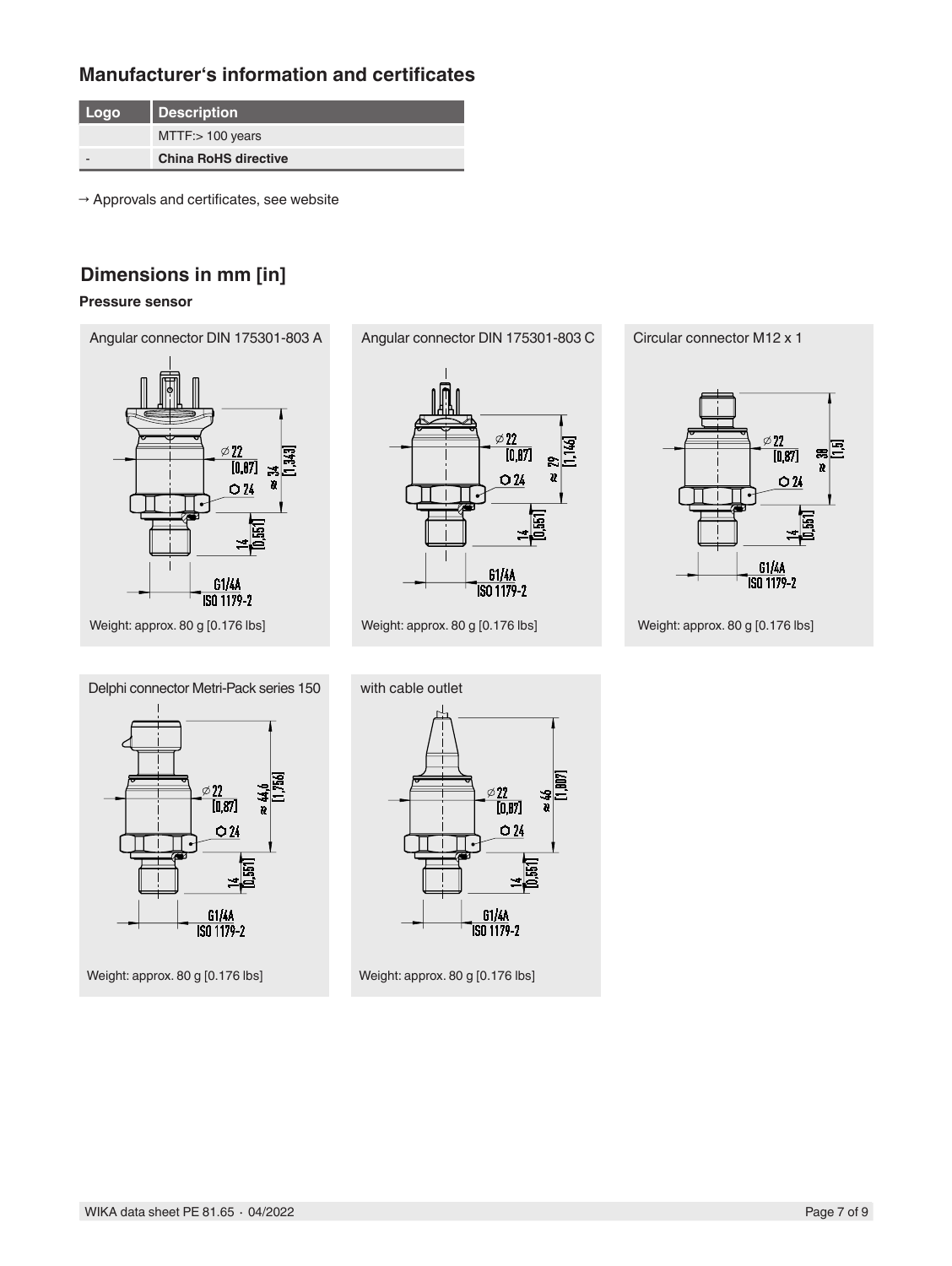#### **Process connections**



| G                           | l L1      |
|-----------------------------|-----------|
| G 1/4 A DIN EN ISO 1179-2   | 14 [0.55] |
| M14 x 1.5 DIN EN ISO 9974-2 | 14 [0.55] |



| G              |           |
|----------------|-----------|
| G 1/4 B EN 837 | 13[0.51]  |
| G % B EN 837   | 16 [0.63] |



| G                                                   | $\blacksquare$ |
|-----------------------------------------------------|----------------|
| 9/16-18 UNF BOSS SAE 12.85 [0.506]<br>J514 E        |                |
| 7/16-20 UNF BOSS SAE 12.06 [0.475]<br><b>J514 E</b> |                |



| G 1/8 B EN 837 | 10 [0.39] |
|----------------|-----------|

|   |   | G<br>DI | <u>ی</u><br>÷ | $\equiv$       |
|---|---|---------|---------------|----------------|
|   |   |         |               |                |
| G | H | L2      | L3            | D <sub>1</sub> |

 $\pm$ 

10

[0.39] [0.75] Ø 19

13 [0.51]

**G ¼** 17

[0.67]

EN 837, female thread

 $\Box$ 



| TC.                       | I L1      |
|---------------------------|-----------|
| 1/8 NPT ANSI/ASME B1.20.1 | 10 [0.39] |
| 1/4 NPT ANSI/ASME B1.20.1 | 13[0.51]  |



→ For information on tapped holes and welding sockets, see Technical information IN 00.14 at www.wika.com.